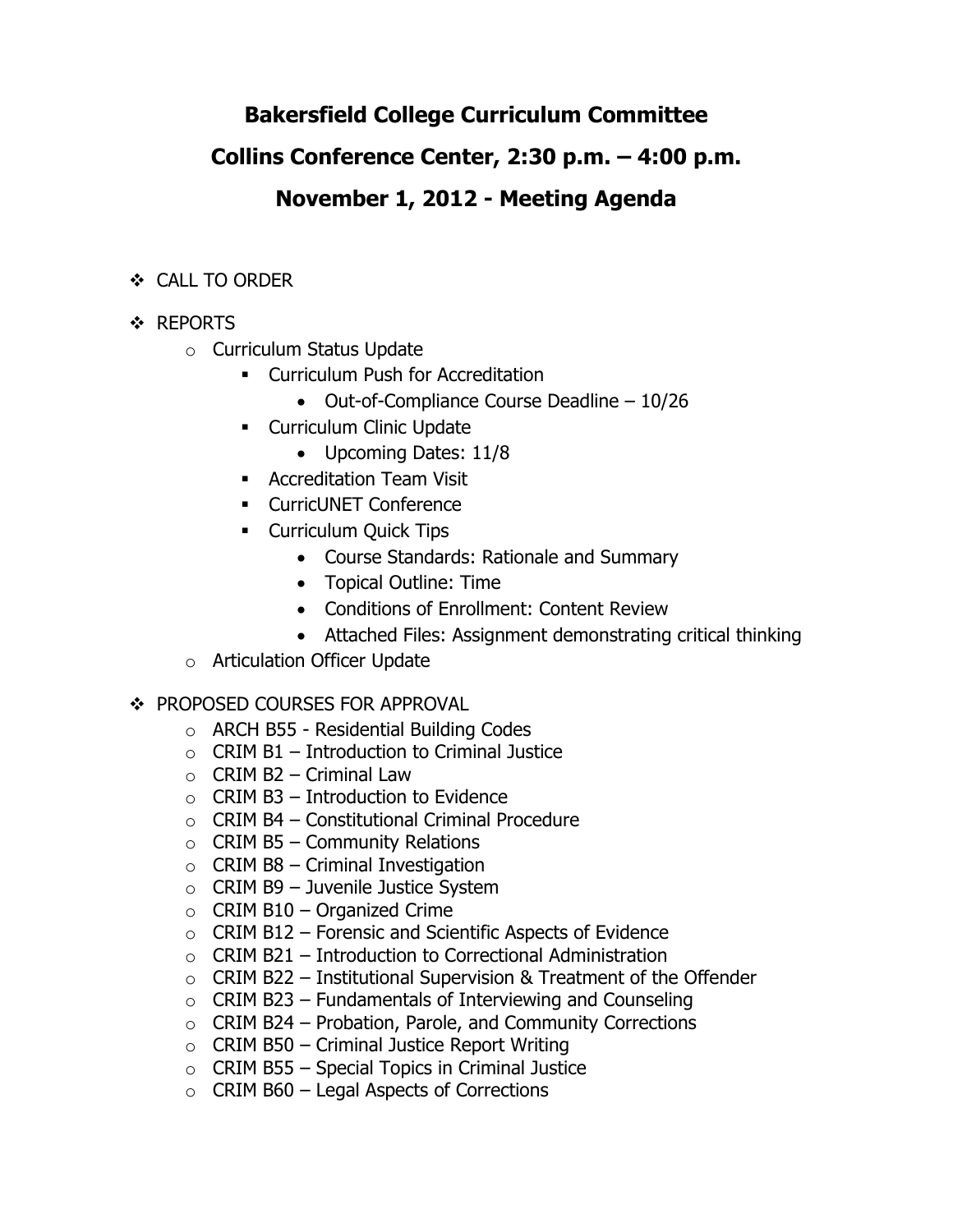- ❖ PROPOSED COURSES FOR DELETION
	- o MATH B1A Precalculus
	- $\circ$  CHST B30A Early Chicano History
	- $\circ$  CHST B30B History of Chicanos in the Southwest
	- $\circ$  CHST B33 Latin American History
	- o PHED B49 Special Topics
	- o ADMJ B68 Peace Officers' Basic Academy (P.O.S.T.)
	- o ADMJ B69 Public Safety Dispatcher
	- $\circ$  ADMJ B71 Special Topics
	- o ADMJ B78 Bakersfield Police Department Trainee Orientation
	- o ADMJ B80 Law Enforcement Academy Instruction
- COURSES UP FOR REVIEW DUE NOV. 8 (see attached)
- ❖ GOOD AND WELFARE CONCERNS
- ADJOURNMENT NEXT MEETING SCHEDULED FOR NOVEMBER 1, 2012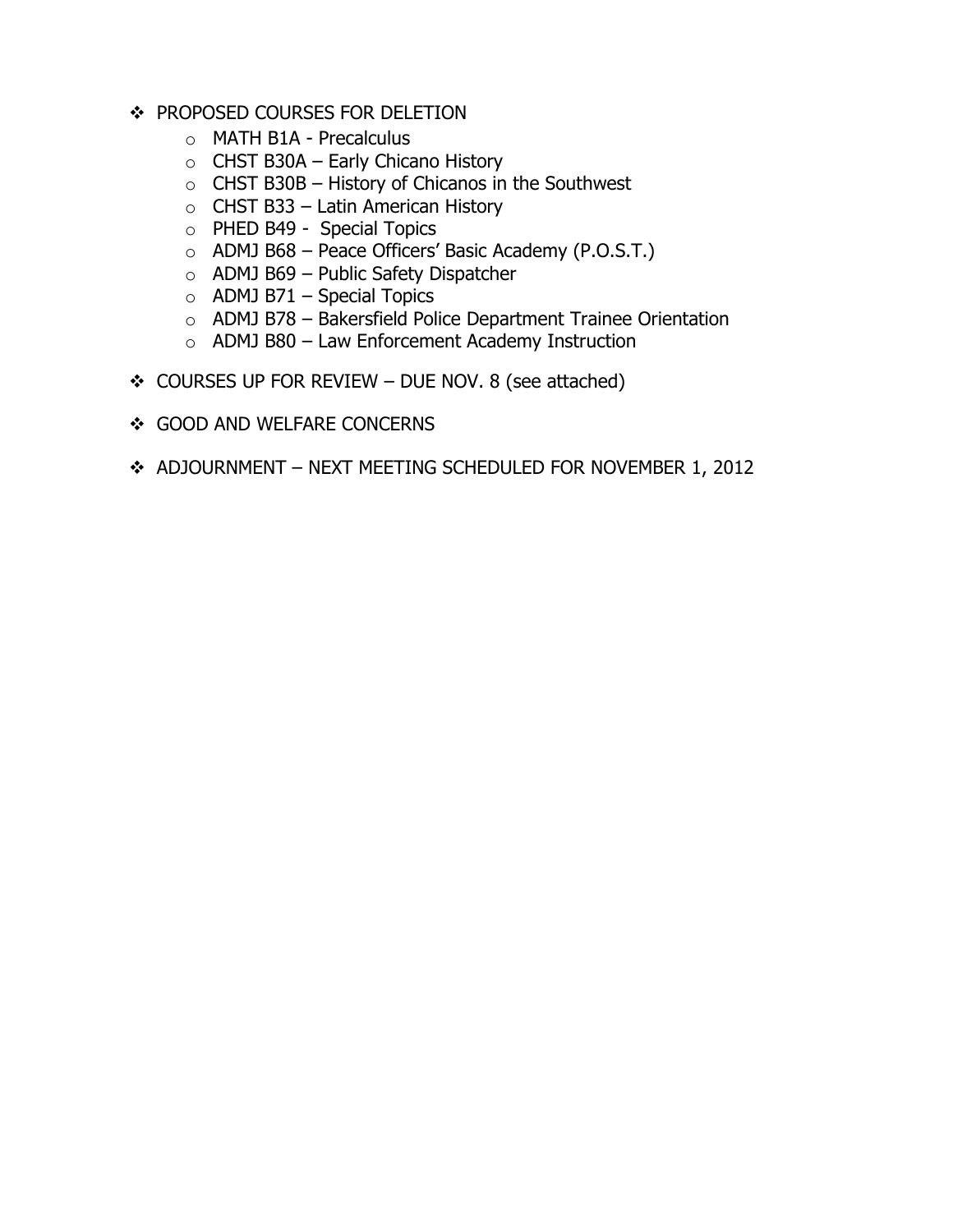#### **Reviewed Courses by Team A & B on 9/20 received 10/15 deadline:**

ANSC B11 Livestock Selection/Evaluation ANSC B82 Anatomy and Physiology of Domestic Animals AUTO B106 Auto Brakes/Suspension/Alngmnt AUTO B112 Auto Transmission/Gear Boxes AUTO B2A Engine Repair & Machining AUTO B2B Advanced Engine Repair & Machining CHDV B13C Child Growth and Development: The Infant and Toddler Years CHDV B40 Creative Art, Movement, and Music Activities for Young Children CRPS B1 Principles of Crop Production FIRE B3 Fire Command, Strategy, Tactics MATH B4A Mathematics of Elementary School Teaching PHED B34 Intercollegiate Off-Season Training 1 – new course

#### **Reviewed Courses by Team A & B on 10/4:**

AGBS B2 Agricultural Economics \*\* ANSC B86 Pharmacology for Veterinary ORNH B1 – Introduction to Ornamental Horticulture COMS B2 – Introduction to Computer Information Systems COMS B14 – Introduction to Programming with Java COMS B35 – OOP and Data Structures with C++ COMS B74B Web Design: HTML & XML \*\* COMS B75C Web Programming Development: PHP COMS B82 CompTIA Networking Technologies - Network+ \*\* COMS B96 Applied Linux COMS B93 Microsoft Active Directory Services COMS B101 – Web Systems and Security \*\* HIST B20A – African American History of the U.S. \*\* MUSC B22 – Music Appreciation MUSC B27 – History of Rock and Roll PHIL B10 – Introduction to Ethics  $**$ PHIL B37 – Introduction to the World Religions THEA B1 – Introduction to Acting THEA B12A – Introduction to Shakespeare THEA B20 – A Survey of Theatre & the Roots of Entertainment THEA B31 – Introduction to Film Studies \*\* THEA B32 – Contemporary Film Studies INDR B10 Introduction to Industrial Drawing and Graphics INDR B40 Parametric Modeling Fundamentals INDR B50 Process Piping EMTC B50 Emergency Medical Technician-1 EMTC B50R Emergency Medical Technician 1 RADT B2C Radiographic Anatomy and Positioning 3 RADT B4A Introduction to Clinical Education RADT B5 Radiation Physics RADT B7 Clinical Education 3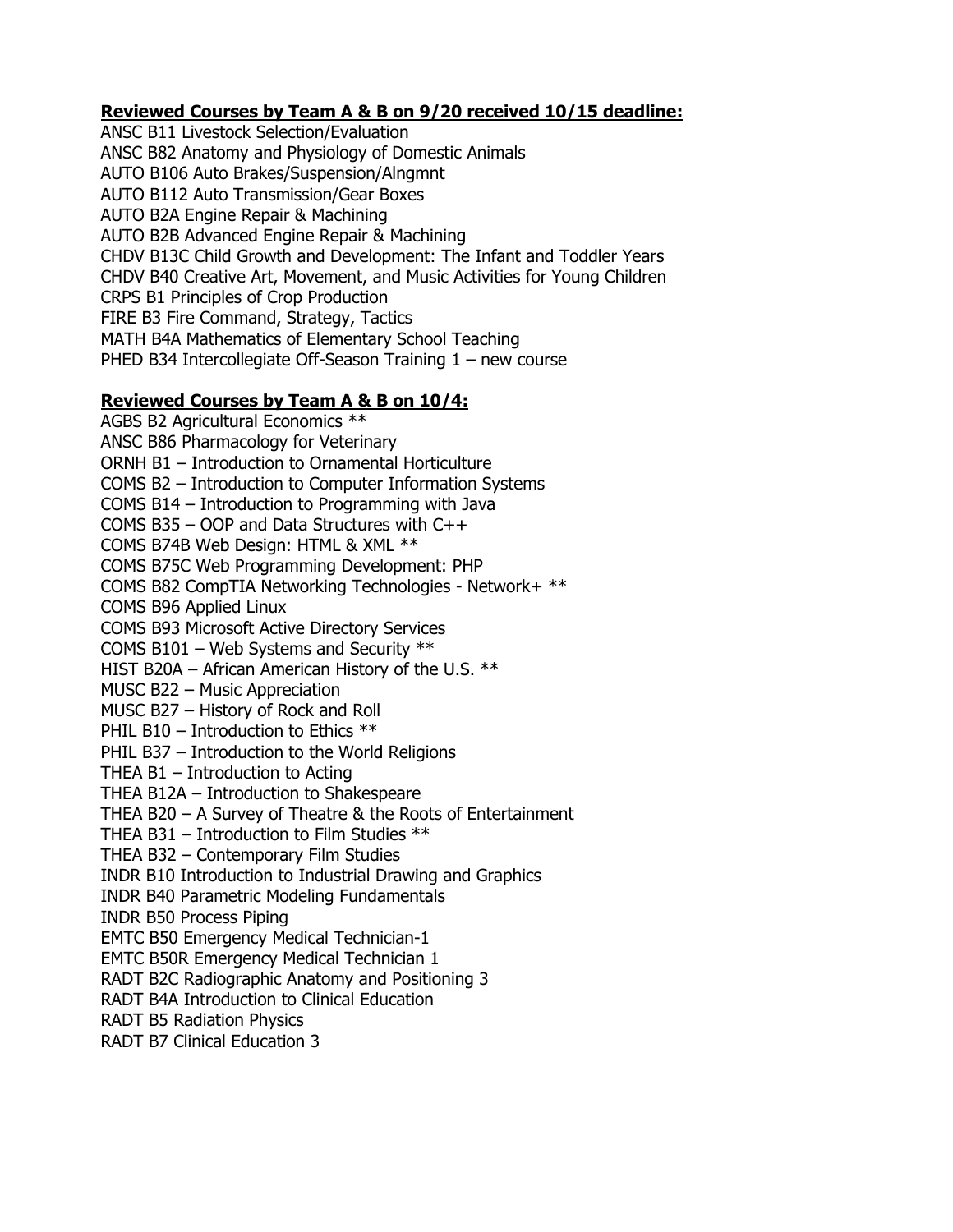#### **Reviewed Courses by Team A & B on 10/18:**

ANSC B90 Emergency Medicine, Surgery/Nursing Procedures for Veterinary Technicians ANSC B92 Clinical Pathology/ Vet Technc ANSC B94 Caged Birds, Laboratory, and Exotic Animal Medicine ANSC B96 Radiology, Ultrasound, and Diagnostic Imaging for Veterinary Technology ORNH B2 Fundamentals of Nursery Management and Plant Production ORNH B3 Landscape Installation and Maintenance ORNH B6 Ornamental Plant Identification - Ground Covers, Vines, and Dwarf Shrubs ORNH B8 Introduction to Landscape Design MUSC B21A History of Music MUSC B21B History of Music MUSC B15A Ear Training/Sight Singing THEA B2A Elements of Acting THEA B2B Elements of Acting ENGL B1A Expository Composition ENGL B27 The Bible as Literature ENGL B50 Introduction to College Composition COMS B27 Intro to Assembly Language COMS B34 SQL and Database Systems Design COMS B100 Computer Hardware Diagnostics ENGR B36 Engineering Mechanics-Statics ENGR B45 Properties of Materials INDR B51 Electrical Design INDR B11 Introduction to Computer Aided Drafting and Design (CAD) INDR B20A Computer Aided Drafting and Design (CAD) INDR B20B Computer Aided Drafting and Design (CAD) RADT B1A Introduction to Radiologic Technology RADT B1B Patient Care RADT B4B Clinical Education 1 VNRS B1 Nursing Fundamentals VNRS B1G Gerontological Nursing VNRS B1LV Vocational Nursing Laboratory VNRS B31AB Basic Pharmacology VNRS B50B Advanced Pharmacology, Part B VNRS B95 Medical Surgical Nursing 4 VNRS B95LV Medical Surgical Nursing 4/Lab VNRS B96 Medical Surgical Nursing 5 VNRS B96LV Medical Surgical Nursing 5/Lab HIST B4B European Civilization HIST B15 Civilizations of the Middle East HIST B20B African American/U.S. HIST B33 Latin American History